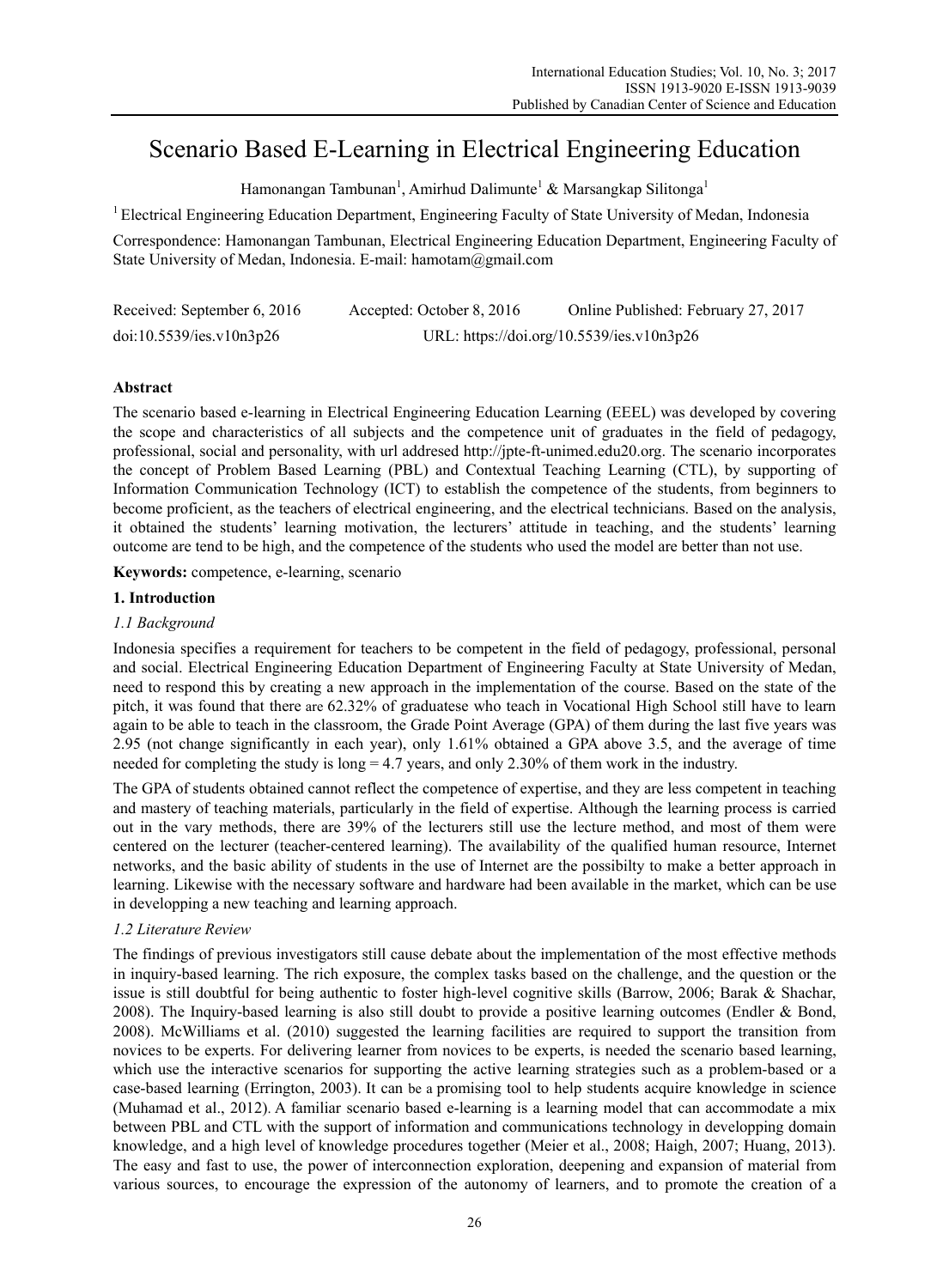learning culture are the advantage of using it. And then it also can be used in sending teaching materials, supporting of the quality improvement of learning, assessing of learning, and distributing the learning materials which can be accessed in anywhere and anytime as well as anyone (Rosenberg, 2001).

These reasons caused to be necessary in developing the cognitive processes, which support the transition from novice to expert in electrical engineering education. It can be begun before students plunging into the workforce. Graduates of electrical enginineering education are expected to have the knowledge of engineering and pedagogy (Fantz et al., 2011), which emphasized the acquisition of knowledge content depend on the development of the ability of organizing the information around the core concept, to identify patterns, and to apply the cognitive procedures effectively and efficiently, and to enable linkage of knowledge obtained for the transition from novice to expert (Bruning et al., 2004). The traditional approach is not appropriate anymore because only emphasizes on memorization and rigid, inflexible notion of scientific thought, and the limited equipment in making to be competent or to be capable of transferring skills and knowledge in professional education (Shen & Confrey, 2007). Technical competence is not the end point, but rather a stepping stone on the way to the capabilities and expertise (Hager et al., 1990). It requires learning method that emphasizes analytical skills and problem solving, but not detail of the techniques and methodologies (Kelly & Bell, 2000). The main essence is to identify the issues, which are the key strategies in solving the problem, and encouraging the learners to apply the settlement in real life actively (Iverson & Colky, 2004). In line of them, the features are required, such as (1) information lesson, notes the announcement and schedule, (2) map curriculum, (3) teaching materials such as slides, handouts, animation, audio, video, (4) communication via email and forums, (5) formative and summative assessment, (6) the student management tools (records, statistics, student tracking), (7) links to related sites internally and externally useful, such as libraries, online databases, and journals (Chinthaka, 2012). All of these elements are packed in a scenario in delivering the students from the beginners to the experts in the field of electrical engineering, and forming pedagogical. It is important to be able to combine the process of exploration, deepening, enrichment and expansion of information. Because the techniques teachers must have the ability in the field of engineering and management of learning in engineering, which includes knowledge of content, general pedagogical knowledge and pedagogical content knowledge (Viiri, 2003), in order to be able to work as a teacher of electrical engineering and in the field of electrical engineering. In connection with that matter, the content knowledge, the pedagogical knowledge, the content knowledge of engineering and technology, the content knowledge of learning, the learning knowledge in engineering and technology education, the technological content and the technical context must be possesed by a techniques teacher. Therefore it is important to make learning to accommodate the intended purpose, namely scenario based e-learning.

The scenario based e-learning has the potential to strengthen linkages between the range of pre-clinical study, and can save time in improving competence through experience in the workplace (Clark, 2009; Seddon, 2012). Constructivist approach puts learners as an independent, autonomous actors to get their own learning experience to solve the problem that the authentic (real world problems) (Jacobs & Newstead, 2000). It can meet the general education requirements that involve planting positive attitude and orientation to learn (Basu, 2008). Likewise, the development of high-level and complex reasoning and systematic thinking is part of conditions to be met. The learning model is a learning strategy associated with constructivist, cognitivist, and collaborative learning paradigm or a combination of several strategies from the perspective of pedagogical (Conrad, Kerri & Voris, Alvin C, 2002). Therefore, dealing with pedagogical values that could potentially affect the learning process. From the standpoint of content (content) that the implementation of computer-based learning of a particular subject is usually in accordance with the curriculum. Thus, learning in this model is the integration of (1) content, (2) technology, and (3) pedagogy, into a single unified system that supports learning.

In line of the above, the scenarios were developed for loading the useful concept mapping strategy for (1) analysis of the thought processes of students to emphasize key concepts or main ideas, (2) understanding of the relationship between different concepts, including the cause - effect and the relationship between the parts with overall, (3) assessment proposition, hierarchies and cross-ties in a scientific logic, and (4) repair structure concept linking theory and practice (Hsu, 2004). The new dimensions of the learning experience enrich aspects of these are (a) multimediality, learning easier because it helps students to focus and keep their attention on the content of the complex, (b) hypertextuality, which is structured as a manifold systems non-linear relationship between text, which allows students to follow their own path and to create new ones each time, (c) interactivity, which allows it to work with the material in the learning approach of learning by doing, which encourages higher engagement, understanding deeper, and better retention of the subjects (Lee, William W & Owens Diana L. 2000). Similarly, it is able to overcome the problems arising from the limitations of qualified teaching staff (Perrin & Mayhew, 2000).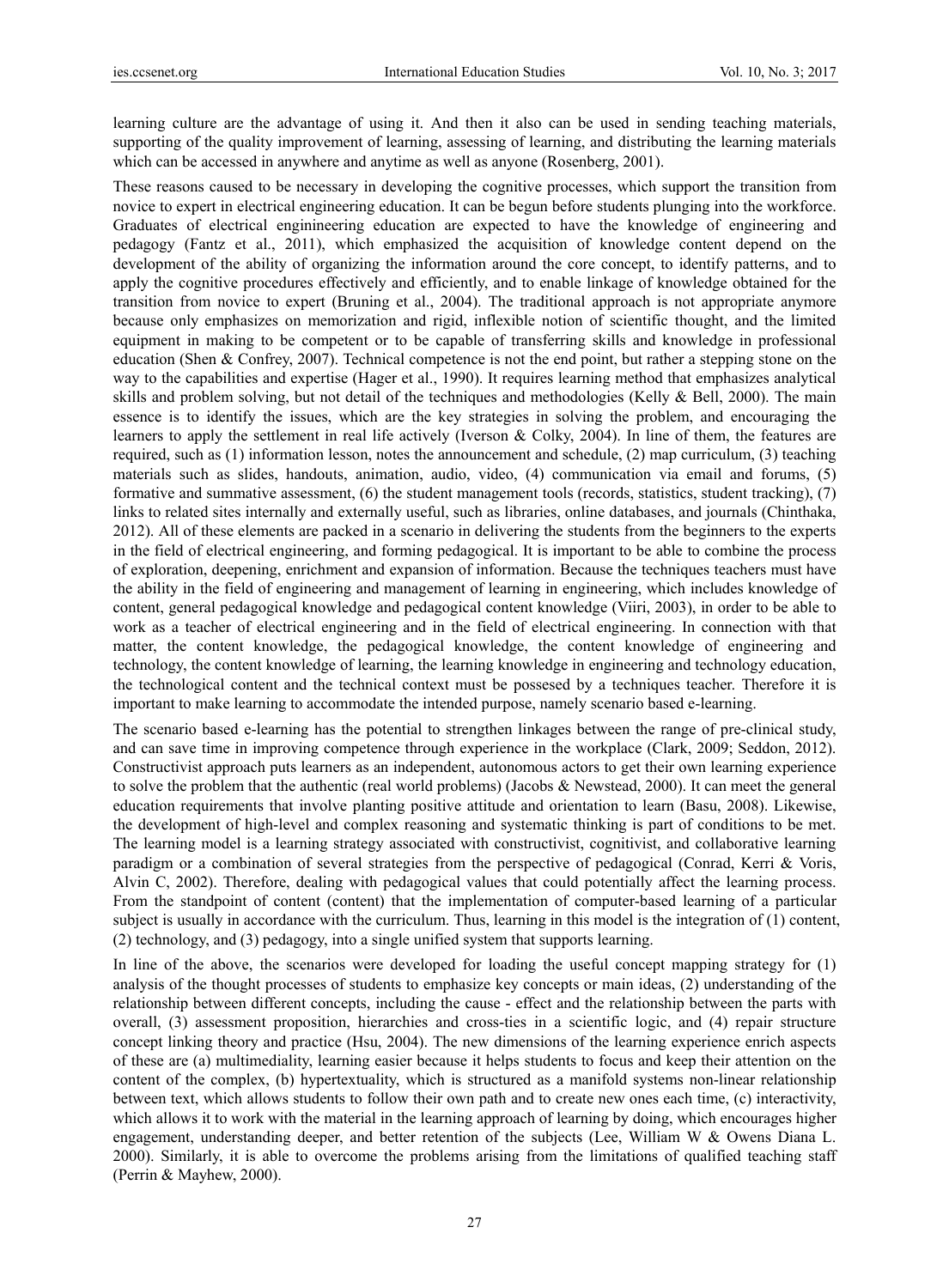Teaching materials are combined in the form of scenarios that lead students to achieve the expected competencies, which developed provide an opportunity for students to obtain, to compile, to store, and to manipulate data in various ways in producing information needed for learning. It is supplied in a global computer network (Internet) in the form of Text, Images, Audio, Video or Animation. This can be combined with media to enhance the quality of teaching and learning process (Gralbreath & Smith, 2000). It include of he principles of learning and instruction in the plan of study materials and learning activities (Smith et al., 2005). The scenario is developed to guide students in learning, encourage students to active, integrated and inquiry-based approach, realistic contextualization of learning.

Lecturers as a facilitators need of the skills in guiding the discussion without becoming providers of learning content (content-provider), and skill in encouraging students to take responsibility and direct their own learning. The effectiveness of the model can be presented by the level of motivation of students have, through a learning environment that is disseminated to form students' beliefs (Wery & Thomson, 2013), and it can improve the achievement of students (Arunachalam, 2014). It is presented by (1) efficiency, which attempts to reduce the bonds of space and time learning process, learning to operate as a supplement to traditional education or learning, (2) effectiveness, i.e. efforts to enhance the learning process (Keeton, 2004).

The characteristics of the model are indicated by (1) it is based on the theory of learning/teaching and research areas of cognition, educational psychology, and problem solving; (2) it includes the analysis of learning needs and goals, the development of delivery systems and the learning environment, and organize learning resources; (3) it contains material plans, processes and activities that ensure learners achieve the learning outcomes (objectives) prescribed learning; (4) it does repeatedly that require evaluation and feedback on an ongoing basis (Beck & Schornack, 2003). By of these, the scenario is prepared by defining the performance objectives, the context, the goals, identifying barriers, outlining the scene, writing a description of the character, and eliminating things that are boring. Based on these, the scenario based e-learning in electrical engineering education is developed by adopting the concept of constructive learning, contextual learning, metacognitive learning and collaborative learning.

All of the obstacles that may arise during the conduct is also defined so that it can be minimized when the current implementation. The expected character woke up after the completion of the activities, which is presented by the learners, and the learner awareness of the objectives has been achieved. The availability of resources and support for learning, and the creation of students' motivation to learn is also part of the effectiveness of the model (Noesgaard & Ørngreen, 2015), and providing space for the conducive two-way interaction between learners and the facilitator, and also provide the opportunities to try learning materials through simulation for students, likewise the conditions to motivate students to participate in learning. This is evident from the relationship, directly or indirectly between students using the interactive functions of self-reported, students' perception of the usefulness of interactive functions on the performance of students in learning. Based on them, in this paper is presented the effectiveness of the scenario based learning used in electrical engineering education, which is shown by the level of students' motivation in learning, students' interested in using model, lecturers' motivation in using model, and students' learning outcome.

#### **2. Method**

Based on the Research and Development Methodology, the steps being taken in this research are (1) identifying organization goals, (2) analyzing performance gaps, (3) creating goals base scenario, (4) delivering and facilitating (5) implementing and evaluating. The products were refined based on input from experts and users (lecturers and students). The products are tested on a limited scale, beginning by involving small groups to larger groups. The effectiveness of the model is tested through an experiment.

The learning model which can be provided the competent graduates in teaching of electrical engineering and electrical engineering works, is the primary objective of the study. The electrical engineering education curriculum, the students competencies required, and the characteristics of the subjects are used as the basics in designing of the model. As the powers in order to support the development of this model are collected through instruments and direct observation. This information is used in deciding the need for developing the scenario.

The learning scenario for subjects allied (Technicality, Teacher) is developed which consisting of the module of the electrical engineering teaching and learning and the electrical technic learning material. They are packed in the learning management systems which be a scenario-based elearning. The features are developed which navigate the student to use the model accompanied by instructions, respectively. Presentation of the material in the internet, which has been through testing usability and reliability, which is an alternative learning patterns either independently or in collaboration for students. While the development is done, at the same time, the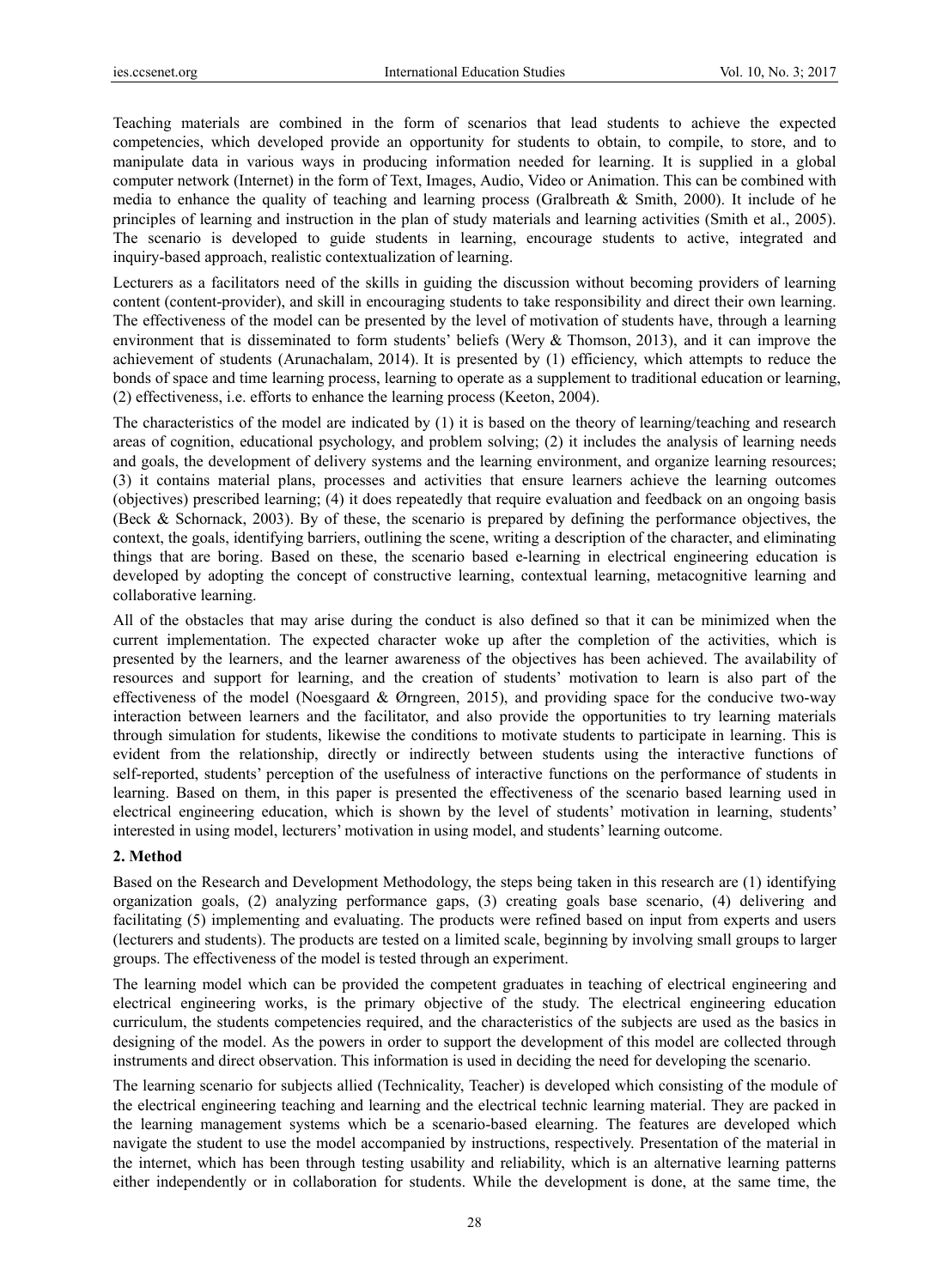improvements is done in accordance with the input of users and experts, when the limited scale test is done.

The effectiveness of the model is tested through an experiment involving two groups of students. The students' learning outcome, students' motivation and interest in learning, lectrurer's motivation, and the usefulness of interaction of students with lecturer become the main review factor. The student group is composed of two groups, each of them is the model used groups of 42 peoples and who do not use model is 50 peoples, and the lecturers of the various subjects involved in this test are 10 people.

The achievement test are used to evaluate the students' learning outcome which consist of 10 items. The score range is 0-100. The students' learning motivation questionare consist of 40 items, the questionare of students' interest in using the model consist of 30 items, and the questionnaire of lecturers' motivation to manage the course by using the model consist of 20 items. All of the questionare used Likert Scale, with 1= Strongly disagree,  $2=$  Disagree,  $3=$  Neutral,  $4=$  Agree,  $5=$  Strongly Agree.

Quantitative and qualitative analysis are used to analyze data. The tendency of students' learning outcomes, students' learning motivation, students' interest in learning, and lecturers' motivation to implement learning was analyzed with descriptive statistics. The criteria of tendency are considered based on theoretical data in this analyze. The categories are Mean + 3  $SD =$  High, Mean + 1.5  $SD =$  Moderate, M – 1.5  $SD =$  Enough, and Mean  $-3$  SD = Low. The t-test statistics at the level of  $\alpha$  = 0.05 was used to compare learning outcomes of students who use the model and the learning outcomes of students who do not use the model.

# **3. Result**

#### *3.1 The Development of Electrical Engineering Education E-Learning (EEEL) Model*

The EEEL website was developed with URL addressed: http://www.jpte-ft-unimed.edu20.org. The access code is prepared for the student lecturers for signing up. Further filling the form of user data in activating the users account. There are several features are provided as navigation for the user namely Classes, Group, Dashboard, News, Welcome, Users, Resources Admin, My Class. All of these allowed users to ease of use the model.

#### *3.2 EEEL Implementation*

The materials accompanied by scenario are posted in the website by the team of lecturers, and then students follow the order as specified learning. The learning scenarios built is intended to teach students to be competent as the prospective teachers in teaching appliance and repair household electrical appliance. It is intended to form the students' skills in repairing electric appliances household, and build competence in teaching students repairing electric appliances household.

The scenario established for that purpose are (1) Students can realize the goal of learning to be followed, namely (a) Students are able to do appliance repair household electric appliances, (b) Student is competent in designing and implementing learning of students in the appliance of the electric household repair. (2) The Lecturers' team can work together in monitoring the implementation of learning which includes the Basic of Electrical, the Electrical Engineering, and the Microteaching. (3) The team of lecturers can provide feedback on all of the students involved in the learning process. (4) Students examine the material which presented in the form of video, namely (a) The concept of the changes of electrical energy into mechanical energy, (b) The process of the improvement of electrical household. In this case, it's the household electric fan, and (c) The constructivist and contextual learning process.

# *3.3 EEEL Evaluation*

The effectiveness of EEEL is based on the level of students' learning motivation tendencies in using model, the tendency of lecturer's motivation in managing the lecture using model, the tendency of students' interests, and the level of students learning outcomes after using the model.

The students' learning motivations by using model are presented in Table 1. The average scores of 167.8 presents the tendency of students' learning motivation is high based on the criteria considered. It shows model can improve the students' learning motivation. Because of this, the model can be said is effective in managing the electrical engineering education.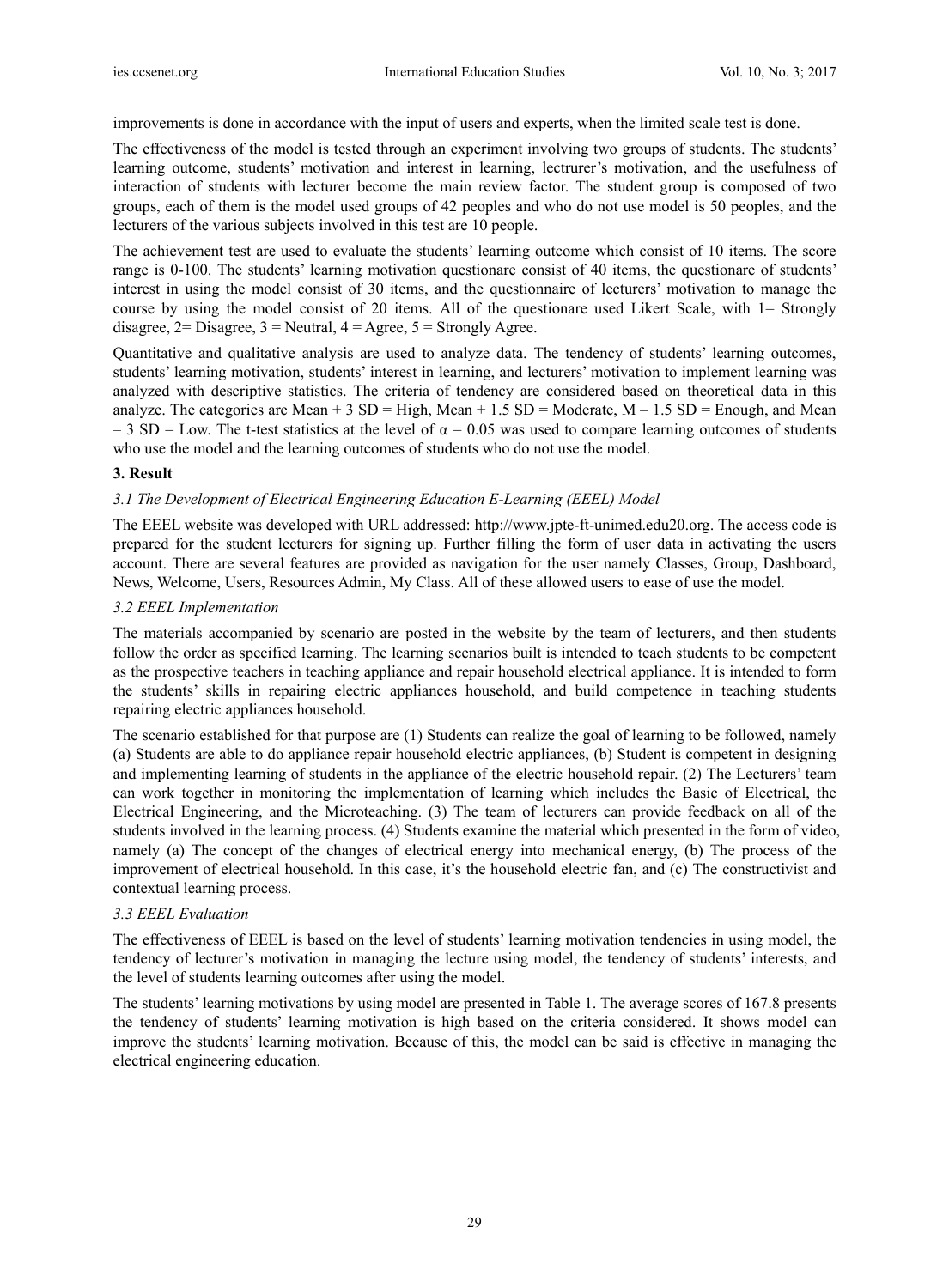# Table 1. Students' learning motivation by using model

| N              | 42           |  |  |  |
|----------------|--------------|--|--|--|
| Mean           | 167,8095     |  |  |  |
| Median         | $167,9000^a$ |  |  |  |
| Mode           | $165,00^{b}$ |  |  |  |
| Std. Deviation | 6,40974      |  |  |  |
| Variance       | 41,085       |  |  |  |
| Range          | 36,00        |  |  |  |
| Minimum        | 140,00       |  |  |  |
| Maximum        | 176,00       |  |  |  |
| Sum            | 7048,00      |  |  |  |

The students' attitude tendency level in using the learning model (Table 2) is also tend to be high category according to the criteria driven.

Table 2. Students' learning attitude

| N              | 42                    |
|----------------|-----------------------|
| Mean           | 162,0476              |
| Median         | 163,6429 <sup>a</sup> |
| Mode           | 164,00                |
| Std. Deviation | 4,84870               |
| Variance       | 23,510                |
| Range          | 20,00                 |
| Minimum        | 148,00                |
| Maximum        | 168,00                |
| Sum            | 6806,00               |

The mean scores of students' learning interest on average are 162, present the model of learning can improve the students' atitude in learning. The results of the data analysis of the motivation of lecturers in teaching by using the model outlined in Table 3 below.

Table 3. Lecturers' motivation

| N              | 10                   |
|----------------|----------------------|
| Mean           | 89,7000              |
| Median         | 89,0000 <sup>a</sup> |
| Mode           | $88,00^{b}$          |
| Std. Deviation | 4,78539              |
| Variance       | 22,900               |
| Range          | 16,00                |
| Minimum        | 80,00                |
| Maximum        | 96,00                |
| Sum            | 897,00               |

The lecturers' motivation in conducting lectures using the model is tend to be high. It is presented by the average score obtained was 89.7. Based on these, it can be said that the model is effective in motivating lecturers in managing the lecture. Data obtained through achievement test presented the electrical appliance repair, and the ways of teaching and learning materials household electrical appliance repair is shown in Table 4. The mean value of achievement score of the student used model is 83.4, and the unused 77.5. By the average value, It appears that the students' learning outcomes who use models are higher than the student unused models significantly.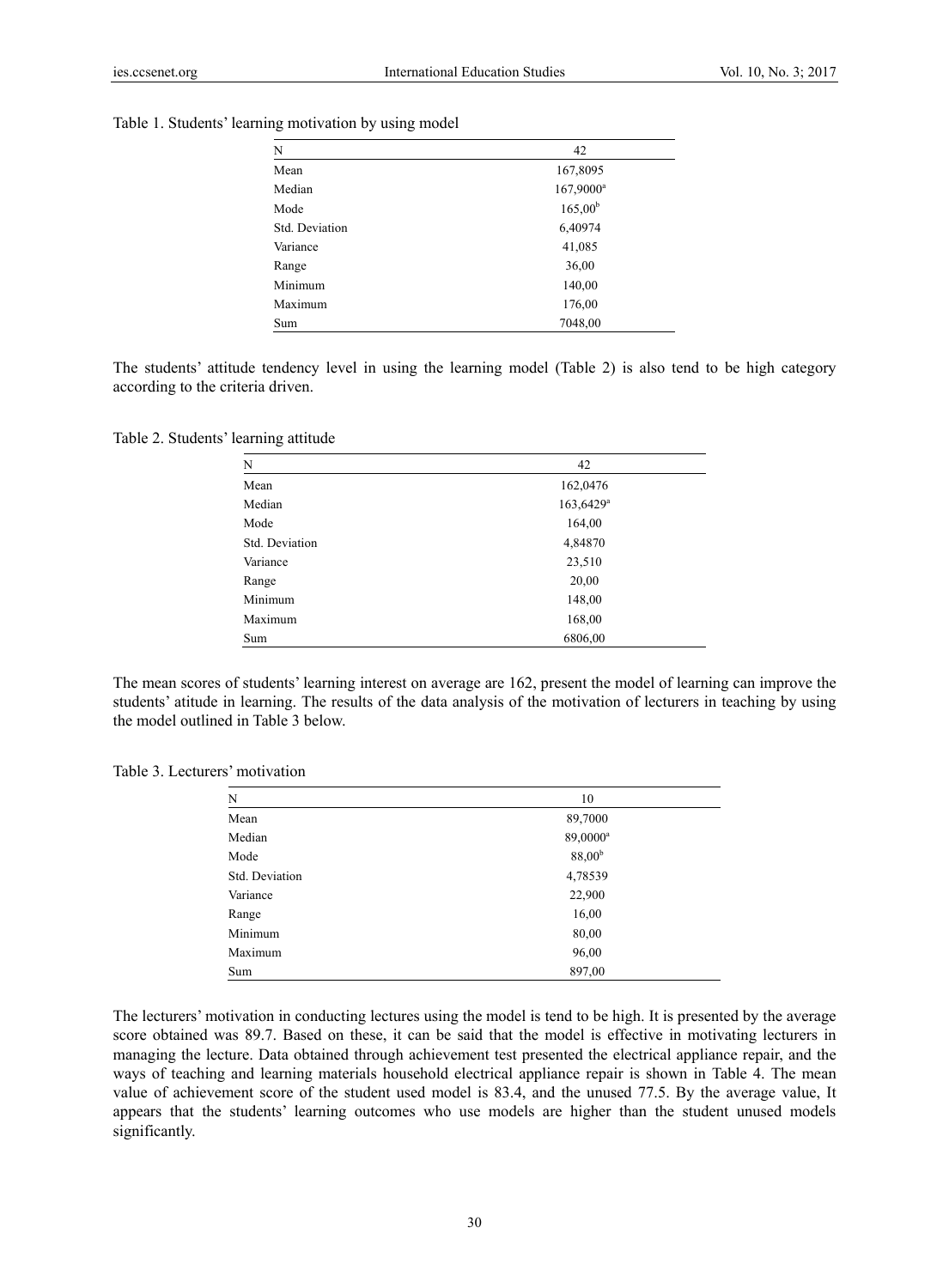Table 4. Students' learning outcome

|                  | Group       |    | Mean    | Std. Deviasi | Std. Error Mean |
|------------------|-------------|----|---------|--------------|-----------------|
|                  | Use model   | 42 | 83.4762 | 6.20479      | 95742           |
| Learning outcome | Unuse model | 50 | 77.5000 | 4.82870      | .68288          |

By looking at the t-test results as presented in Table 5, it appears that the learning outcomes of the students who use the model is higher than the learning outcomes of the unuse the model.

|          |                                   | Levene's Test for<br><b>Equality of Variances</b> |      |       |              |                      | t-test for Equality of Means |                          |                                                                |         |
|----------|-----------------------------------|---------------------------------------------------|------|-------|--------------|----------------------|------------------------------|--------------------------|----------------------------------------------------------------|---------|
|          |                                   | F                                                 | Sig. | T     | df           | Sig.<br>$(2-tailed)$ | Mean<br>Difference           | Std. Error<br>Difference | 95% Confidence Interval<br>of the Difference<br>Upper<br>Lower |         |
| Learning | Equal variances<br>assumed        | .706                                              | .403 | 5.193 | 90           | .000                 | 5.97619                      | 1.15087                  | 3.68979                                                        | 8.26259 |
| outcome  | variances<br>Equal<br>not assumed |                                                   |      |       | 5.082 76.714 | .000                 | 5.97619                      | 1.17600                  | 3.63433                                                        | 8.31805 |

The analysis shows that there are significant differences between the average learning outcomes of students who used the model with an average of learning outcomes which do not use models (Fhit  $= 0.706$  Ftab  $= 0.403$ ). In average, the students' results using model are higher than the student results who not use the models. By looking at in terms of the students' learning motivation and lecturers' teaching motivation, as well as the learning outcomes of students who use the model turns the model is effectively used in teaching students of electrical engineering education.

#### **4. Discussion**

The development of the learning model is aimed to get a better result than the previous situation. The scenario based e-learning is to facilitate the users (students and lecturers) for greater ease in learning activities by students, and teaching by lecturers. It appears that the implementation of learning model is effective in improving learning motivation and interest of student in learning, also lecturers' motivation in teaching. Likewise, the results of student learning can be better. Motivation and interest is an incentive for someone to do something in accordance with the objectives to be achieved. The use of scenario based e-learning model can trigger learning motivation of students to be more accomplished, according to the scenario constructed, which raises awareness of students about the goals to be achieved in learning. It is caused by the students involved in learning that is able to see the performance itself and the performance of the others. This can give rise to competition situation among students involved that triggers the motivation to learn. Given the situation for the better race will give better results. It is in line with Worm and Buch (2014), that the students are conditioned to work in competition will give the better results. It is driven by the superior creation of the students' motivation. The high students' motivation in learning is a capital base in the formation of competence. When someone of students has the motivation to become a superior technician then will be encouraged to learn better, and if the student has a high motivation to become a teacher of technique after a teacher someday it will establish itself for the better.

An important role of the person's motivation is to choose to fix a number of skills in a particular moment to focus on things that are more urgent that the scenario based elearning allow the establishment of better learning outcomes (Stout & Barto, 2010; Lyman, 2013; Bedard-Voorhees, 2013). The model developed has fulfiled the expectation because it can make student learning better. To obtain a better student learning, it takes a common perception of lecturers to use the model to ensure the teams are success in designing scenarios in forming student competence both as a technician and a teacher. The implementation of learning in a good of technique teacher education, it makes students happy and enthusiastic in learning and training, and enables to create a standard of academic and subject specific lessons (Seung, 2010). Duhu et al. (2014) stated that the perception of electrical engineering teacher determines the success of the learning tasks is performed. In line with this, the need to further study on the perception of lecturers to use models of scenario based elearning on the education of electrical engineering, because it is became a limitation of this study, which has not assessed the relationship between the perception of lecturers of the learning model based electronic scenario used in lectures and the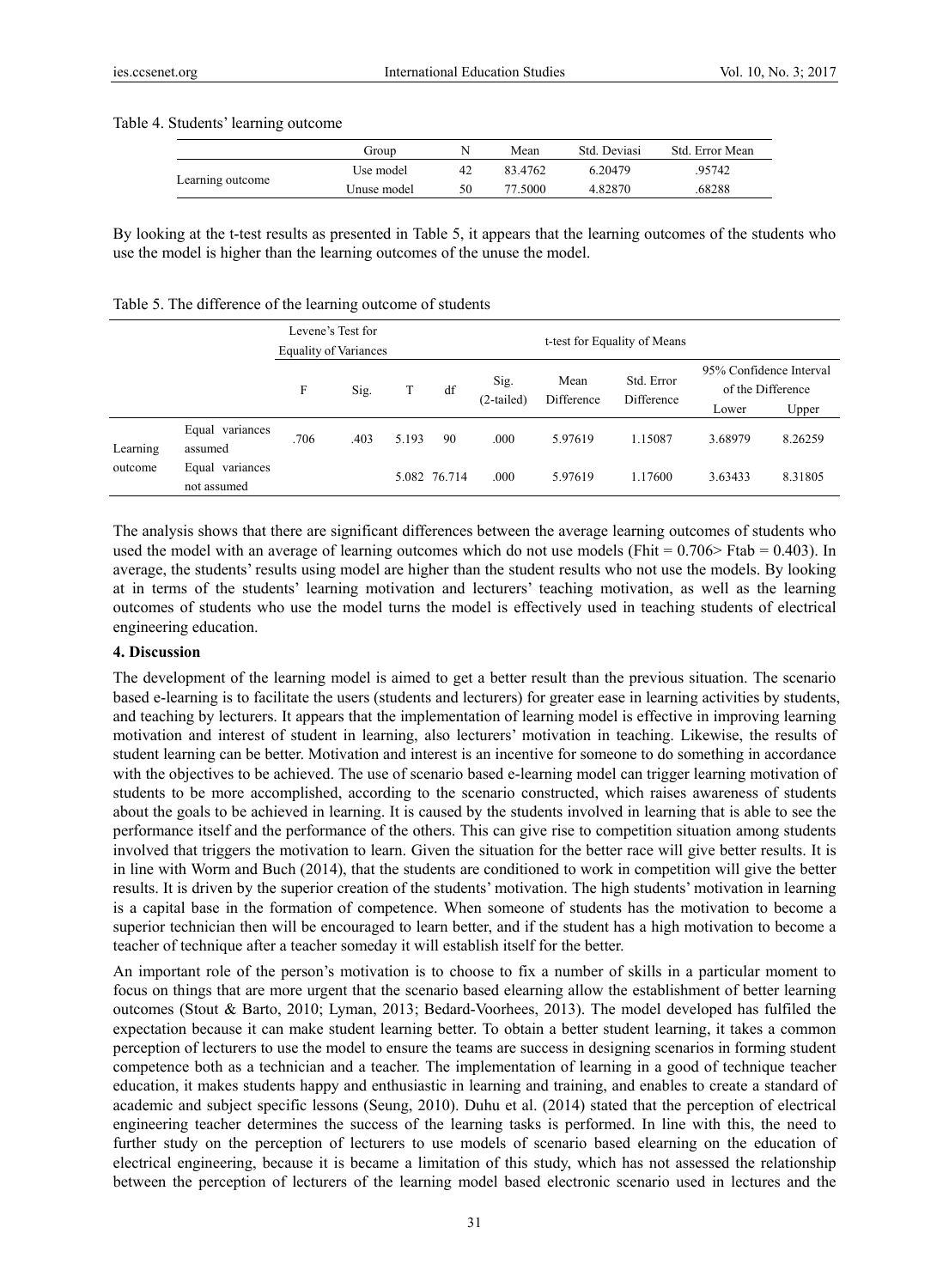learning styles of students yet.

### **5. Conclusion**

Scenario Based E-learning Model in EEEL can be developed and utilized in learning with a charge, which facilitated the learning for students, and managed the learning of the course by lecturers. Based on the findings, the model is effective in the implementation of lectures in electrical engineering educational, which can increase student learning motivation, learning interest of students, as well as teaching faculty and motivation can improve student success. With the findings of this research, the electrical engineering education department is expected to implement this model for a broader scope, and the need for socialization for all students in order to achieve maximum results.

#### **Acknowledgements**

The authors would like to thank the Indonesian Ministry of Research Technology and Higher Education on funding of the research by contract number: 022A/UN33.8/KU/2016, dated February 10, 2016.

#### **References**

- Arunachalam, A. R. (2014). Bringing out the effective learning process by analyzing of E-learning methodologies. *Indian Journal of Science and Technology, 7*, 41-43. http://search.proquest.com/docview/1539435522?accountid=25704
- Barak, M., & Shachar, A. (2008). Projects in technology education and fostering learning: The potential and its realization. *Journal of Science Education and Technology, 17*, 285-296. https://doi.org/10.1007/s10956-008-9098-2
- Barrow, L. H. (2006). A brief history of inquiry: From Dewey to standards. *Journal of ScienceTeacher Education, 17*, 265-278. https://doi.org/10.1007/s10972-006-9008-5
- Basu, S. J. (2008). Powerful learners and critical agents: The goals of five urban Caribbean youth in a conceptual physics classroom. *Science Education, 92*, 252-277. https://doi.org/10.1002/sce.20241
- Beck, C. E., & Schornack, G. R. (2003). *Theory and Practice for Distance Education: A Heuristic Model for the Virtual Classroom*. USA: Idea Group Publishing. www.interaction-design.org/
- Bedard-Voorhees, A. (2013). Scenario-Based e-Learning: Evidence-Based Guidelines for Online Workforce Learning by Ruth Colvin Clark. *American Journal of Distance Education, 27*(4), 269-271. https://doi.org/10.1080/08923647.2013.837639
- Bruning, R., Schraw, G., Norby, M., & Ronning, R (2004). *Cognitive psychology and instruction* (4th ed.). New Jersey: Pearson Education Inc.
- Chinthaka, B. (2012). *Scenario-Based Learning: An innovative approach to bring it all together*. School of Public Health & Community Medicine. Recipient of Australian Awards for University Teaching-2011. Citation for Outstanding Contributions to Student Learning 8th May 2012. https://sphcm.med.unsw.edu.au/
- Clark, R. (2009). Accelerating Expertise With Scenario Based Learning. *Learning Blueprint. The American Society for Training and Development (ASTD)*.
- Conrad, K., & Voris, A. C. (2002). *Instructional Design for Web-Based Training*. USA: HRD Press.
- Duhu, P., Mbaga, E., Quahha, D. W., & Danzaria, L. (2014). The Perception Of Electrical Engineering Trade Teachers On The Use Of Information And Communication Technology For Teaching In Technical Colleges In Adamawa And Gombe States Of Nigeria. *European Scientific Journal, 10*(13).
- Endler, L. C., & Bond, T. G. (2008). Changing science outcomes: Cognitive acceleration in a US setting. *Research in Science Education, 38*, 149-166. https://doi.org/10.1007/s11165-007-9042-0
- Errington E. P. (2003). *Developing scenario-based learning: Practical insights for tertiary educators* (pp. 9-20). Palmerston North, N.Z.: Dunmore Press.
- Fantz, T. D., De Miranda, M. A., & Siller, T. J. (2011). Knowing what engineering and technology teachers need to know: an analysis of pre-service teachers engineering design problems. *International Journal of Technology and Design Education, 21*(3), 307-320. https://doi.org/10.1007/s10798-010-9121-9
- Gralbreath, S., & Smith, B. (1996). *E-source-based Learning*. London: Kogan age Limited.
- Hager, P., Gonczi, A., & Oliver, L. (1990). *Competency-based approaches to professional education*. Paper presented at the Australian Association for Research in Education. Sydney. Retrieved from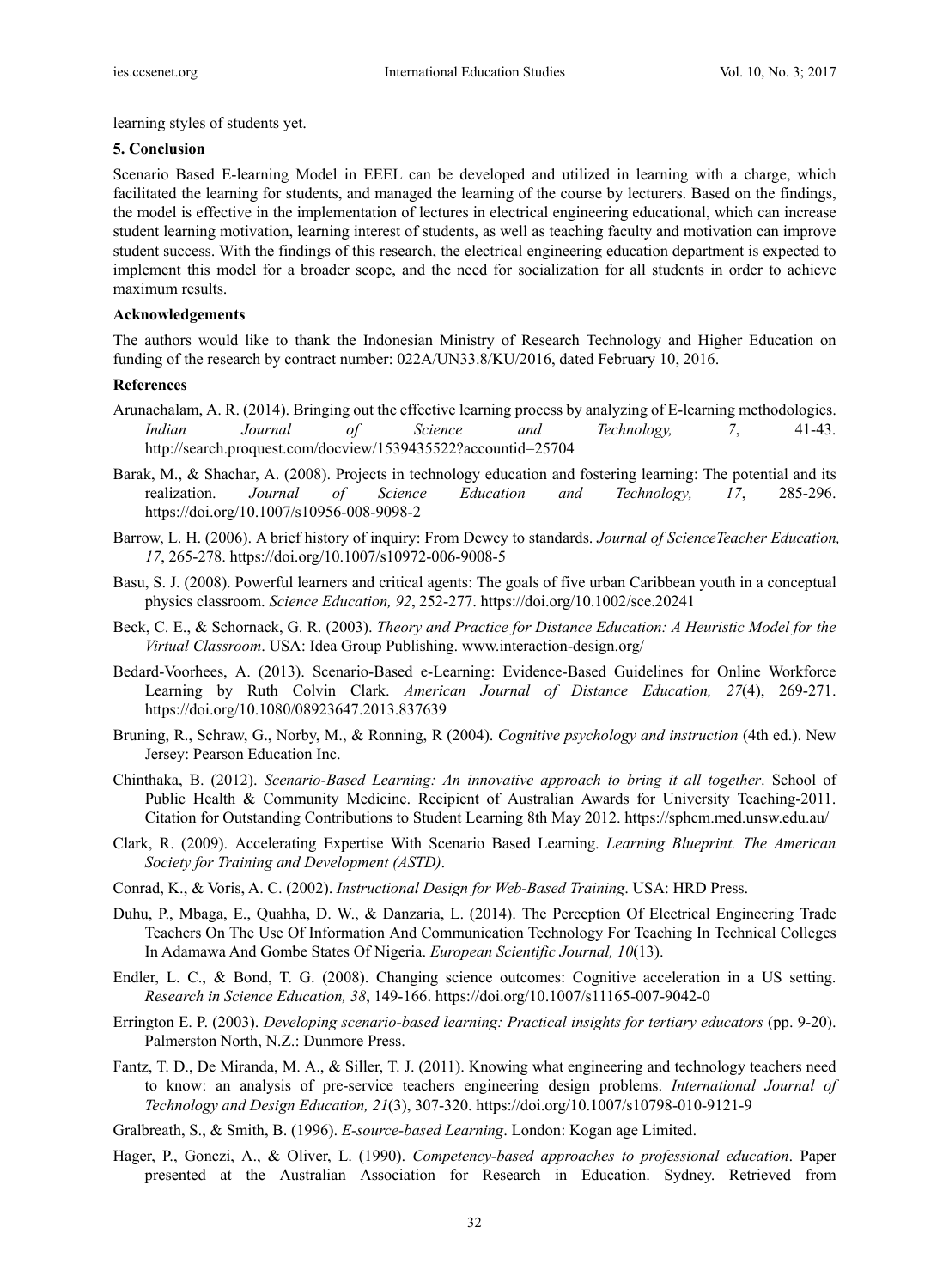http://www.aare.edu.au/90pap/hager90319.txt

- Haigh, M. (2007). Can investigative practical work in high school biology foster creativity? *Research in Science Education, 37*, 123-140. https://doi.org/10.1007/s11165-006-9018-5
- Hsu, L. L. (2004). Developing concept maps from problem-based learning scenario discussions. Issues and innovations in nursing education. *Journal of Advanced Nursing, 48*(5), 510-518. Blackwell publishing Ltd. https://doi.org/10.1111/j.1365-2648.2004.03233.x
- Huang, C.-H. (2013) The E-learning of Goal-based Scenario Simulation as an Instructional System in Hospitality English E-workforce Training. *Journal of Convergence Information Technology(JCIT), 8*(15).
- Iverson, K., & Colky, D. (2004). Scenario based e-learning Design. *Performance Improvement, 43*(1), 16-22. https://doi.org/10.1002/pfi.4140430105
- Jacobs, P. A., & Newstead, S. E. (2000). The nature and development of student motivation. *British Journal of Educational Psychology, 70*(2), 243-254. https://doi.org/10.1348/000709900158119
- Keeton, M. T. (2004). Best Online Instructional Practices: Report of Phase I of an Ongoing Study*. Journal of Asynchronous Learning Networks, 8*(2), 75-100.
- Kelly, D. J., & Bell, E. J. (2000). *Issues and practices in deciding competency: A discussion paper*. Brisbane: Queensland Board of Senior Secondary School Studies. Retrieved from http://nla.gov.au/nla.arc-25005
- Lee, W. W., & Owens, D. L. (2000). *Multimedia-based Instructional Design: Computer-Based Training; Web-Based Training; Distance Broadcast Training; Performance-Based Solutions* (2nd ed.). San Francisco: Jossey Bass/PFIEFFER A Willey Company.
- Lyman, E. (2013). Book Review: Scenario-Based e-Learning: Evidence-Based Guidelines for Online Workforce Learning. Ruth Colvin Clark. *ITET*, 1(2). https://doi.org/10.2458/azu\_itet\_v1i2\_lyman
- McWilliams, J. M., Meara, E., Zaslavsky, A. M., & Ayanian, J. Z. (2010). Commentary: Assessing the Health Effects of Medicare Coverage for Previously Uninsured Adults: A Matter of Life and Death*?. Health Service Research, 45*(5), 1407-1422. https://doi.org/10.1111/j.1475-6773.2010.01085.x
- Meier, D. K., Reinhard, K. J., Carter, D. O., & Brooks, D. W. (2008). Simulations with elaborated worked example modeling: beneficial effects on schema acquisition. *Journal of Science Education and Technology, 17*(3), 262-273. https://doi.org/10.1007/s10956-008-9096-4
- Muhamad, M., Zaman, H. B., & Ahmad, A. (2012). Virtual Biology Laboratory (VLab-Bio): Scenario-based Learning Approach. *Social and Behavioral Sciences, 69*, 162-168. https://doi.org/10.1016/j.sbspro.2012.11.395
- Noesgaard, S. S., & Ørngreen, R. (2015). The Effectiveness of E-Learning: An Explorative and Integrative Review of the Definitions, Methodologies and Factors that Promote e-Learning Effectiveness. *The Electronic Journal of e-Learning, 13*(4), 278-290.
- Perrin, K. M., & Mayhew, D. (2000). *The Reality of Designing and Implementing an Internet-based Course*. Florida: University of South Florida, College of Public Health.
- Rosenberg, M. J. (2001). *E-learning: Strategies for delivering knowledge in the digital age*. Washington DC: McGraw Hill Publication.
- Seddon, J. M., McDonald, B., & Schmidt, A. L. (2012). ICT-supported, scenario-based learning in preclinical veterinary science education: Quantifying learning outcomes and facilitating the novice-expert transition. *Australasian Journal of Educational Technology, 28*(2), 214-231. https://doi.org/10.14742/ajet.870
- Seung, Y. H. (2010). The Novice Teacher's Perception of Good College Instructional Practice in the Industrial Teacher Education. *Journal of Engineering Education Research, 13*(6), 72-79. https://doi.org/10.18108/jeer.2010.13.6.72
- Shen, J., & Confrey, J. (2007). From conceptual change to transformative modeling: A case study of an elementary teacher in learning astronomy. *Science Education, 91*(6), 948-966. https://doi.org/10.1002/sce.20224
- Smith, P. L., & Ragan, T. J. (2005). *Instructional Design* (3rd ed.). USA: John Wiley & Sons, Inc.
- Stout, A., & Barto, A. G. (2010). *Competence progress intrinsic motivation*. 2010 IEEE 9th International Conference on Development and Learning (pp. 257-262), Ann Arbor, MI. https://doi.org/10.1109/DEVLRN.2010.5578835